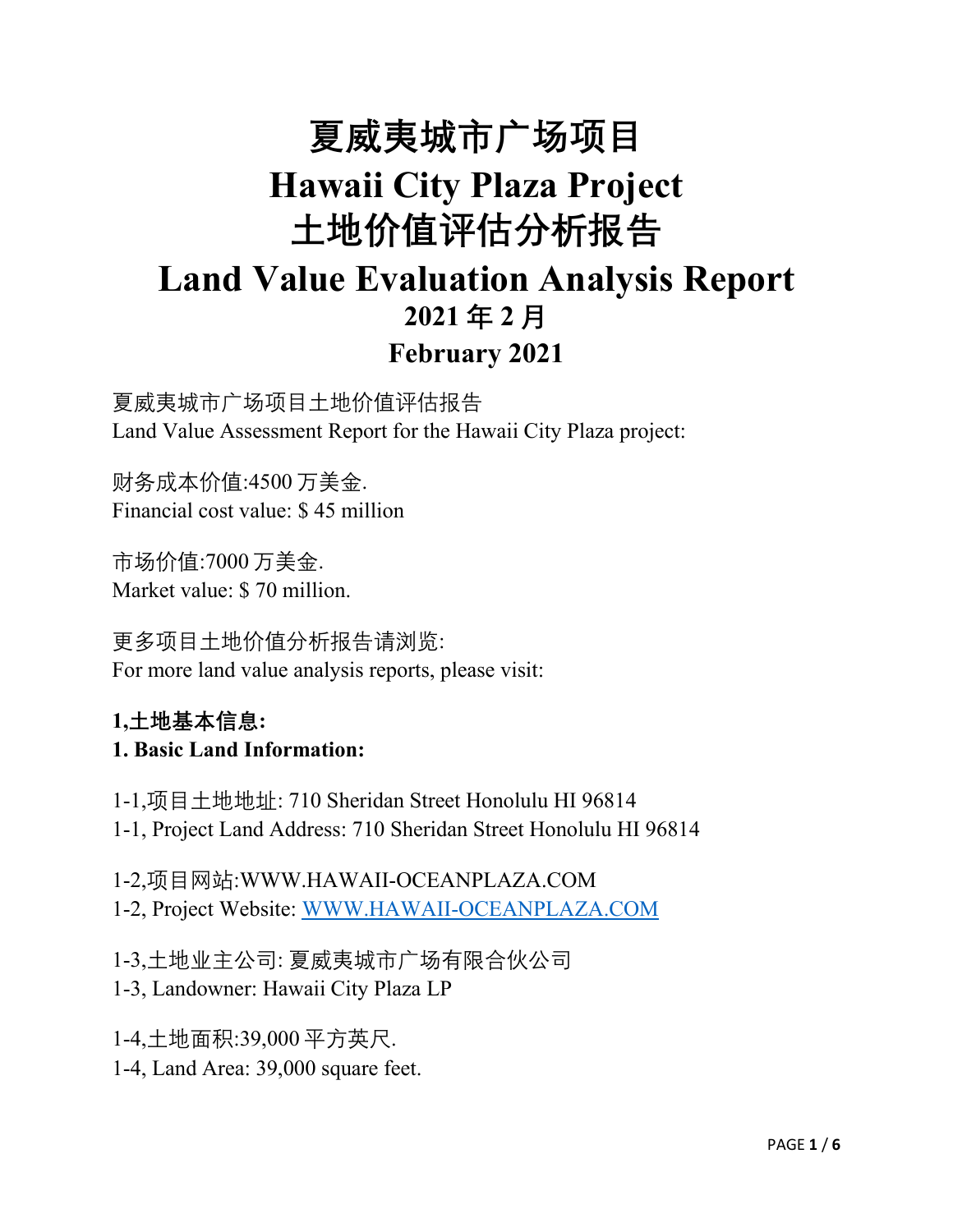1-5, 土地类别:商业和居住混合型.

1-5, Land Type: Mixed Commercial and residential.

1-6,土地用地容积率 3.5-10

1-6, Land Plot Ratio 3.5-10

1-7, 建筑高度 400 英尺.

1-7, Building Height: 400 feet.

# **2,土地目前财务成本价值 4500 万美金:**

#### **2. The current financial cost of the land is \$ 45 million:**

其中包括: Including:

2-1, 土地于 2015 年以 860 万美金购买.

2-1, \$8.6 million for land purchase in 2015.

2-2, 土地已经完成项目规划批准,建筑师,结构工程师,水电设计,土壤,土木,园林 设计,环境报告,设计团队费用 400 万美金.

2-2, \$ 4 million for completed project planning approval of the land, the fees for architect, structural engineer, hydropower design, soil, civil engineering, garden design, environmental report, and the design team costs.

2-3, 施工许可证申请费用 100 万美金.

2-3, \$1 million for the construction permit application.

2-4, 2015 年-2021 年项目管理费用 1800 万美金.

2-4, \$18 million for the project management cost from 2015 to 2021.

项目管理费用包括: The project management cost includes:

团队员工工资 Team staff wage

办公室租赁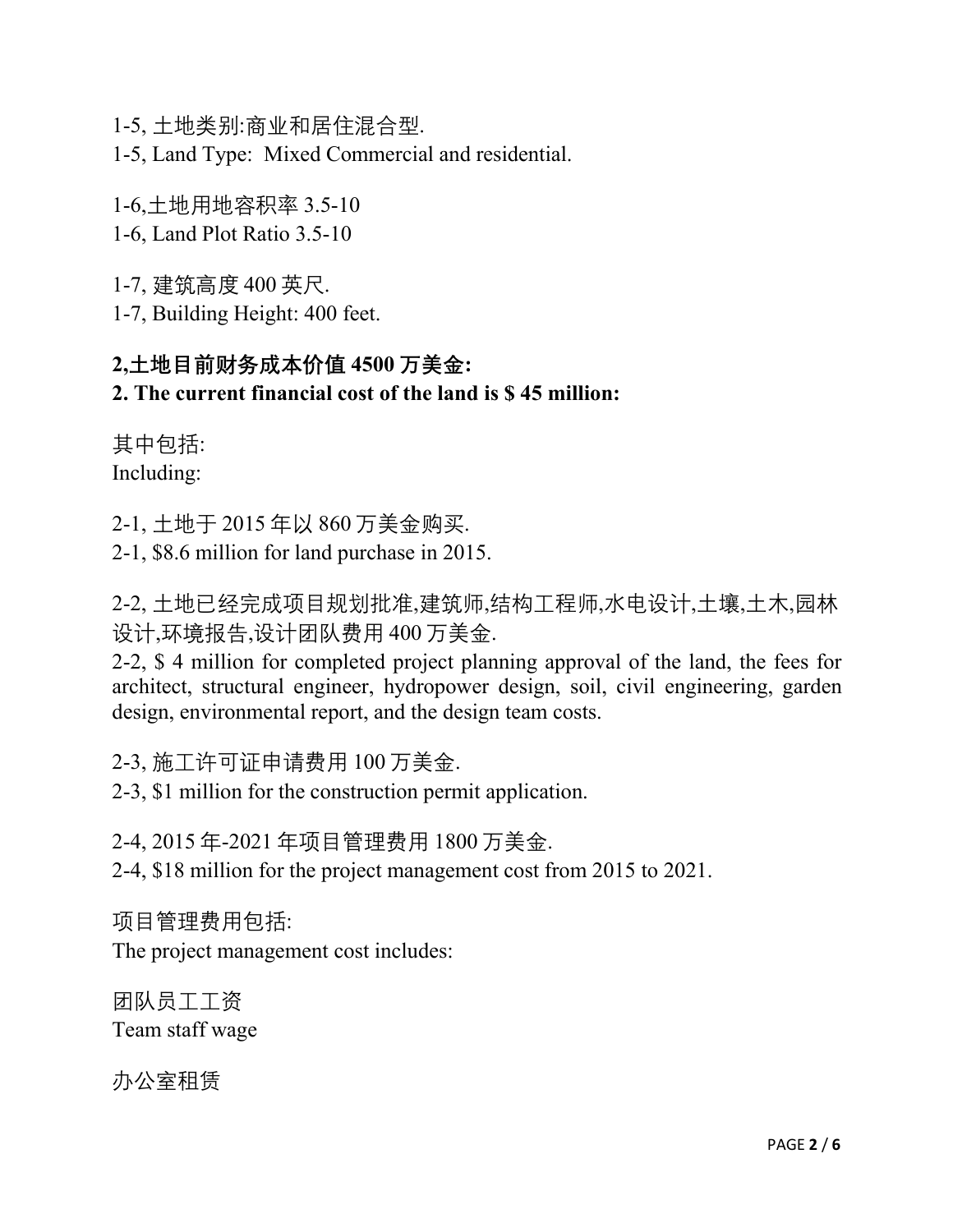Office rental

广告费 Advertising fee

差旅费 Travel expense

招待费 Entertainment expense

2-5,项目其它费用 300 万美金.(律师费用\_顾问费用) 2-5, \$ 3 million for other project costs (attorney's fee & consultant fee).

2-6, 土地建筑物租赁户补偿费用 200 万美金.

2-6, \$ 2 million for the compensation fee paid for the rental households.

2-7, 拆除建筑物 180 万美金.

2-7, \$ 1.8 million for the demolition of old buildings.

2-8, 土壤报告和工程费用 160 万美金.

2-8, \$ 1.6 million for the soil report and engineering cost.

2-9, 基础工程、钢筋工程施工费用和材料费用 300 万美金. 2-9, \$ 3 million for the construction cost and material cost of foundation engineering and reinforcement engineering.

2-10, 前期工程施工设备设施费用 100 万美金. 2-10, \$ 1 million for the equipment and facilities for the preliminary construction.

2-11, 房地产税 100 万美金.

2-11, \$1 million for the real estate tax.

合计:已经花费的主要费用: 4500 万美金. Total major expenses already spent: \$ 45 million.

**3, 土地市场价值 7000 万美金.**

**3. The land market value is \$70 million.**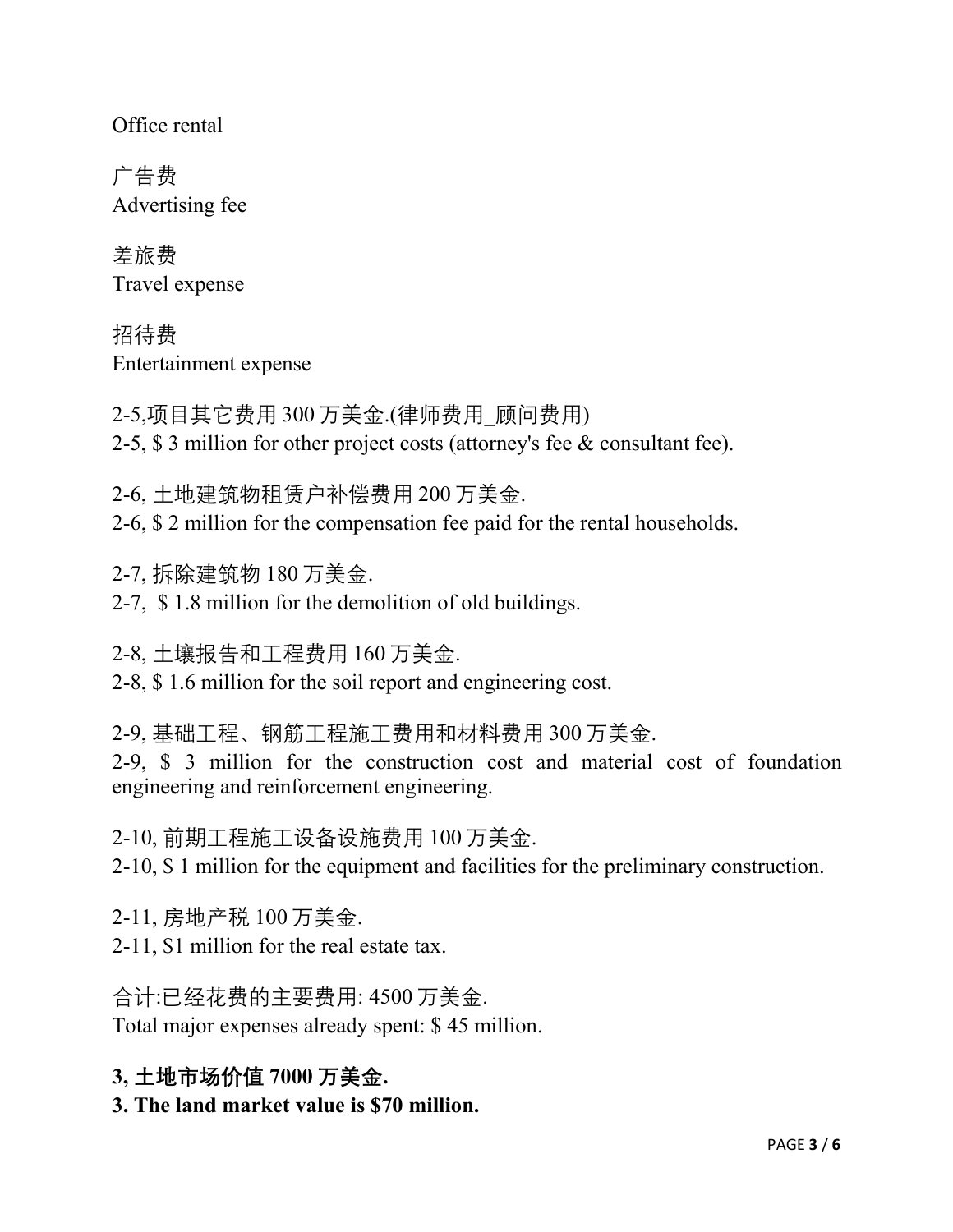7000 万美金的依据: Basis for \$70 million:

3-1,规划最高可以批准 39 万平方英尺,如果 7000 万美金销售土地,开发商的土 地成本非常低,土地成本控制在 179 美金/平方英尺.

3-1, The planning can be approved for up to 390,000 square feet. If the land is sold for \$ 70 million, the developer's land cost is very low, which can be controlled at \$179 per square foot.

3-2, 建筑成本 300 美金/平方英尺.

3-2, Construction cost: \$ 300 per square foot.

3-3, 融资成本 30 美金/平方英尺.

3-3, Financial cost: \$ 30 per square foot

3-4, 销售成本 20 美金/平方英尺.

3-4, Sales cost:\$ 20 per square foot.

3-5, 项目管理成本 50 美金/平方英尺.

3-5, Project management cost: \$ 50 per square foot.

合计项目投资成本:

Total project investment cost: 179 美金+300 美金+30 美金+20 美金+50 美金=579 美金/平方英尺.  $$179 + $300 + $30 + $20 + $50 = $579$ /square foot

## **4, HONOLULU ALA MOANA 社区房地产市场价值: 4, HONOLULU ALA MOANA community real estate market value:**

4-1, 土地位于 HONOLULU 最顶级的黄金社区 ALA MOANA,目前社区新房地 产项目房屋销售价格 1000-1500 美金/平方英尺

4-1, The land is located in ALA MOANA, the top golden community in HONOLULU. The current sales price of new real estate projects in the community is \$1,000-\$1,500 per square foot.

4-2, 夏威夷城市广场项目房地产价格 1000-1200 美金/平方英尺.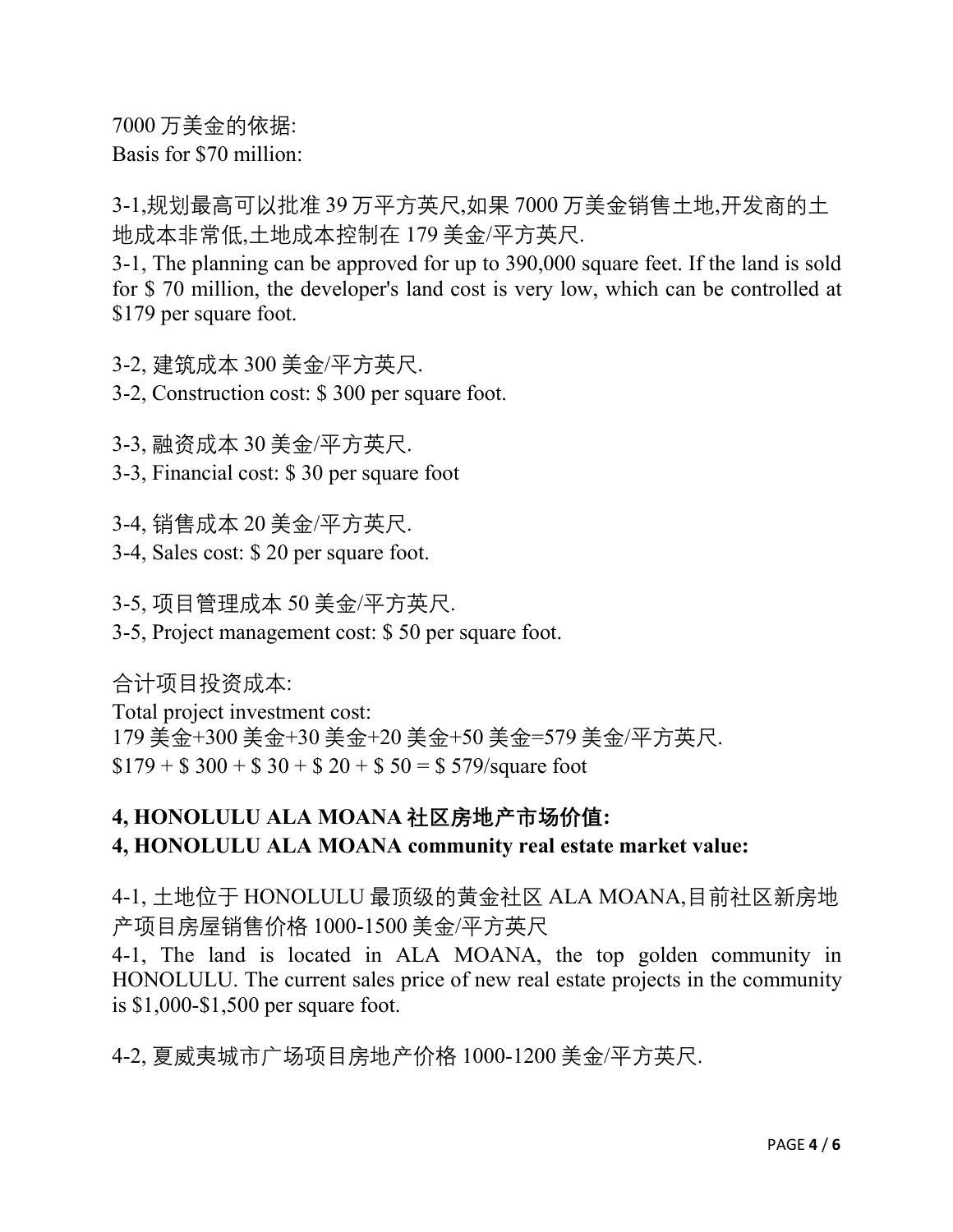4-2, The real estate price of the Hawaii City Plaza project is \$1,000-\$1200 /square foot.

4-3, ALA MOANA 社区已经完成销售超过 90%的新开发项目,销售价格参考: ALA MOANA SKY 项目销售网站: [www.skyalamoana.com](http://www.skyalamoana.com)

4-3, The Ala Moana Community has completed sales of more than 90% of the new development projects, the sales prices refer to the sales website of Ala Moana Sky: [www.skyalamoana.com](http://www.skyalamoana.com).

### **5, 如果夏威夷城市广场项目土地 7000 万美金销售后开发商利润预测: 5, If the land for the Hawaii City Plaza project is sold for \$70 million, the developer's profit forecast is as follows:**

5-1, 项目规划了 39 万平方英尺, 则土地价值为 200 美金/平方英尺.

5-1, The project has been planned for 390,000 square feet, the land value would be \$200 per square foot.

5-2, 其它成本 400 美金/平方英尺.

5-2, Other costs are \$ 400 per square foot.

5-3, 投资成本 600 美金/平方英尺.

5-3, The investment cost is \$ 600 per square foot.

5-4,销售价格平均 1000-1200 美金/平方英尺.

5-4, The average sales price is \$1000-\$1200 per square foot.

5-5, 平均利润 400 美金-600 美金/平方英尺.

5-5, The average profit is \$400-\$600 per square foot.

5-6, 39 万平方英尺规划面积中可供销售的实际室内面积为 28 万平方英尺. 5-6, Of the 390,000 square feet of planned area, 280,000 square feet of actual interior area is available for sale.

5-7, 项目利润超过 1 亿美金.

5-7,The project earned over \$100 million.

因此最后评估结果:如果土地 7000 万美金出售,价格非常合理.